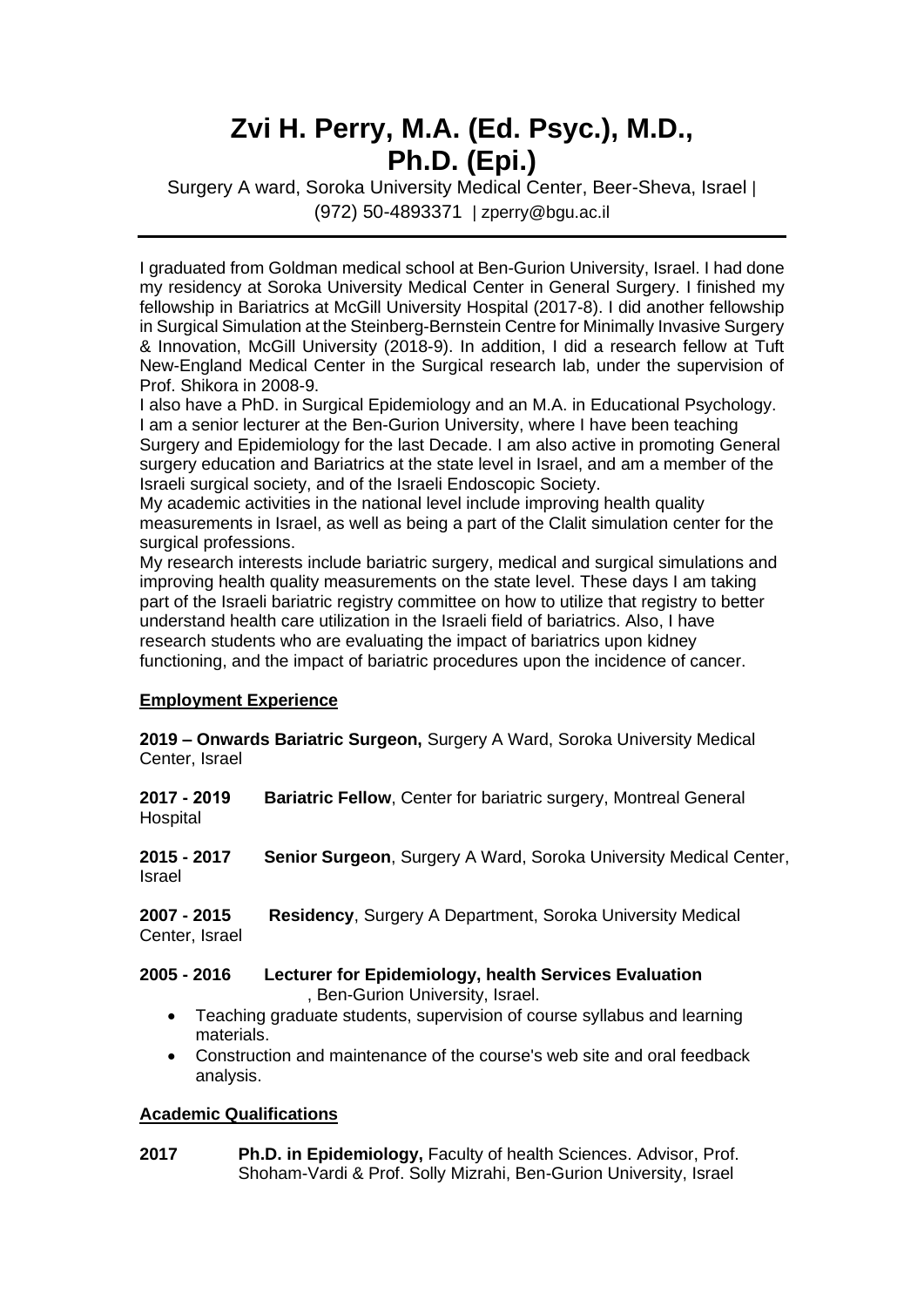| <b>M.D.</b> Ben-Gurion University, Israel |
|-------------------------------------------|
|                                           |

| 2004 | M.A. in Psychology, Ben-Gurion University.                          |
|------|---------------------------------------------------------------------|
|      | Thesis: Collective self-esteem in medical students in comparison to |
|      | education                                                           |
|      | Students, Advisor: Prof. E. Orr.                                    |
| 2003 | <b>B.Sc. in Medical science, Ben-Gurion University.</b>             |
|      |                                                                     |

**2002 B.Sc. in Biology,** Tel-Aviv University**.**

**1997 B.A. in Psychology and History & Philosophy**, Tel-Aviv University.

## **Academic Appointments**

| $2020 -$    | Head of the medical committee for MD students' projects, The Goldman                                                                                                   |
|-------------|------------------------------------------------------------------------------------------------------------------------------------------------------------------------|
| Onwards     | medical school, Faculty of Health Sciences, Ben-Gurion University of the                                                                                               |
|             | Negev Beer-Sheva, Israel.                                                                                                                                              |
| $2016 -$    | Senior Lecturer, Surgical Division, Soroka University Medical Center, Faculty of                                                                                       |
| Onwards     | Health Sciences, Ben-Gurion University of the Negev Beer-Sheva, Israel.                                                                                                |
| 2012-2016   | Lecturer, Surgical division, Soroka University Medical Center, Faculty of Health<br>Sciences, Ben-Gurion University of the Negev Beer-Sheva, Israel.                   |
| 2006 - 2016 | Lecturer, Department of Epidemiology and Health Services Evaluation, Faculty<br>of Health Sciences, Ben-Gurion University of the Negev Beer-Sheva, Israel.             |
| 2007-2011   | Instructor, Surgical division, Soroka University Medical Center, Faculty of<br>Health Sciences, Ben-Gurion University of the Negev Beer-Sheva, Israel.                 |
| 1999 - 2006 | Teaching Assistant and course Coordinator. Epidemiology department, Ben-<br>Gurion University of the Negev, Beer-Sheva, Israel.                                        |
| 1998 - 2003 | Teaching Assistant and Research Coordinator. Center for futurism in<br>education, The education department, Ben-Gurion University of the Negev,<br>Beer-Sheva, Israel. |
| 1996 - 2002 | Teaching Assistant and Research Coordinator. Statistics and research<br>methods, The education department, Ben-Gurion University of the Negev,<br>Beer-Sheva, Israel   |

# **Professional functions outside universities or institutions**

| 2006 - present | Member of the Israeli Medical Association (IMA).                         |
|----------------|--------------------------------------------------------------------------|
| 2008 - present | Member of the Israeli Endoscopic society (HILA).                         |
| 2009 - present | Member of the European Association for Endoscopic surgery (EAES).        |
| 2015 onwards   | Member of the Surgical association of Israel.                            |
| 2016 onwards   | Member of the Israeli Bariatric society                                  |
| 2016 onwards   | Member of the International Federation for the Surgery of Obesity and    |
|                | Metabolic disorders.                                                     |
| 2016 - present | Member of the International Federation for the Surgery of Obesity and    |
|                | Metabolic disorders.                                                     |
| 2017 - present | Candidate Member of the Society of American Gastrointestinal and         |
|                | Endoscopic Surgeons (SAGES).                                             |
| 2017 - present | Candidate Member of the American Society for Metabolic and Bariatric     |
|                | Surgery (ASMBS).                                                         |
| 2017 - present | Associate member of The Canadian Association of Bariatric Physicians and |
|                | Surgeons (CABPS).                                                        |
| 2018 - present | Associate member of The American college of Surgeons (ACS).              |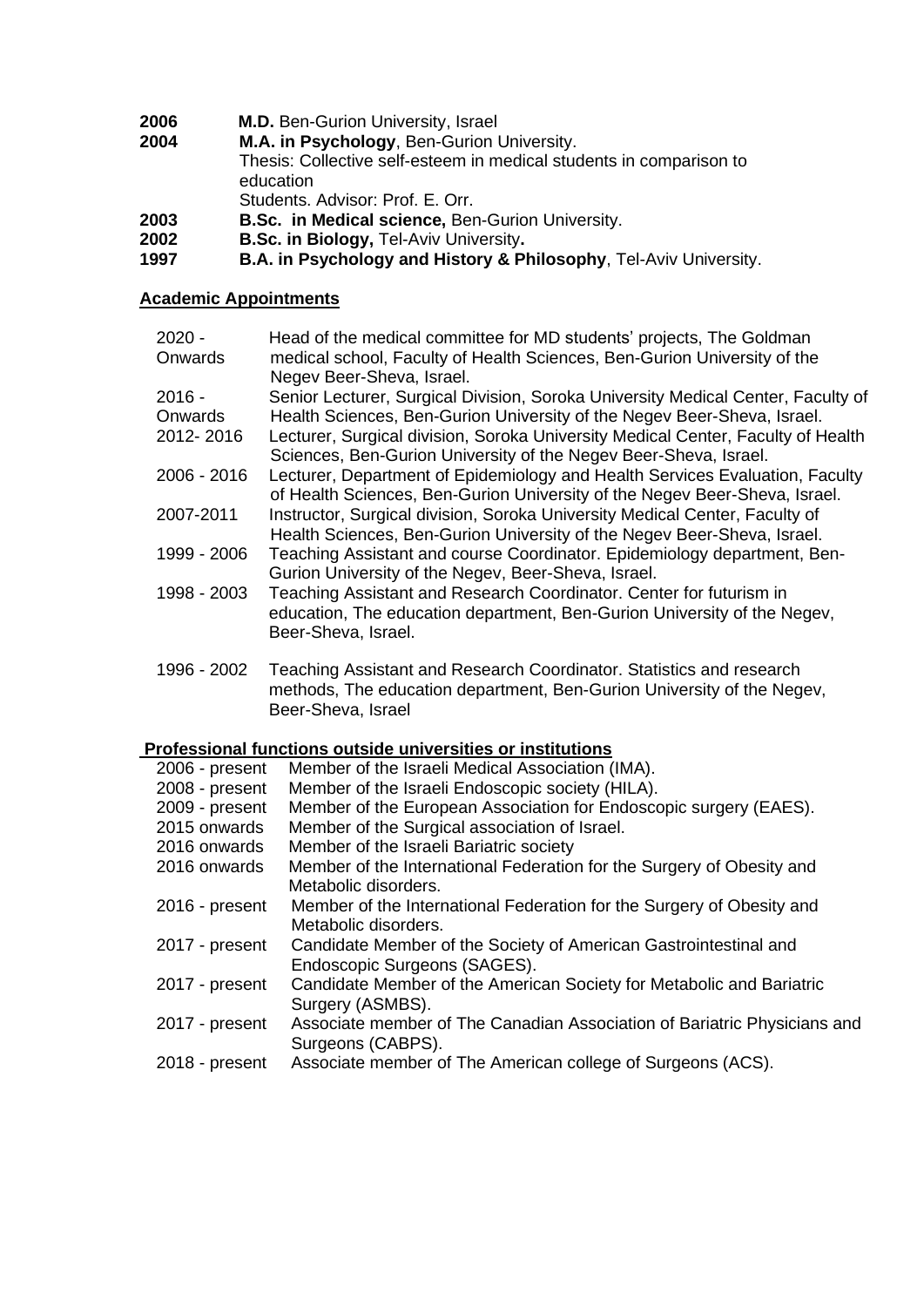## **SELECTED SCIENTIFIC PUBLICATIONS**

**h index – 14, Total number of citations of all articles – 569 and total number of citations of all articles without self-citations - 562.** 

#### **120 articles, of them PubMed cited 79; 3 book chapters.**

- 1. **Zvi H. Perry**, Uri Netz, Solly Mizrahi, Leonid Lantsberg & Boris Kirshtein. Laparoscopic appendectomy as an initial step in independent laparoscopic surgery by surgical residents. J Laparoendosc Adv Surg Tech A. 2010 Jun;20(5):447-50. IF – 1.198, Ranking – 99/188, Q3, 10 citations.
- 2. Yariv Pruchtman, Asher Mozer & **Zvi H. Perry**. Fatigue in Israeli residents The SUMC experience. La Medicina del Lavoro, 2011 sep-oct, 102(5), 455-63. IF – 0.391, Ranking – 131/142, Q4, 7 citations.
- 3. **Perry ZH**, Rosenblatt, A. & Biderman, A. Breaking bad news Attitudes of physicians and patients in primary care. Annals of Behavioral Science and Medical Education, Fall 2011, 17(2), 26-31. No IF/ranking, 1 citation.
- 4. **Perry ZH**, Toder, D. Using Mathematical differential models in medical students as a tool to improve Research skills and Competence. Teaching mathematics and its application, 2009, June, 28: 88-100. No IF/ranking, 0 citations.
- 5. **Perry ZH**, Bousiba, Z., Rosenblatt, A., Biderman, A. & Meiri, G. Teaching Crisis intervention to medical students – When is the best timing? Annals of Behavioral Science and Medical Education, Fall 2011, 17(2), 26-31. No IF/ranking, 0 citations.
- 6. **Zvi H. Perry**, Uri Netz & Mike Matar. Dealing with death A workshop for a higher preparedness level and competence. Harefuah. 2009 January, 148 (1): 8-12. No IF/ranking, 0 citations.
- 7. **Perry ZH**, Bousiba, Z., Uziel, A. & Meiri, G. Crisis intervention the summary of a unique interventional program for medical students. Harefuah. 2009, February, 148 (2): 87-92. No IF/ranking**,** 3 citations**.**
- 8. Spector D, **Perry Z**, Konobeck T, Mooradian D and Shikora S. Comparison of Hemostatic Properties Between Collagen and Synthetic Buttress Materials Used in Staple Line Reinforcement in a Swine Splenic Hemorrhage Model. Surgical Endoscopy. 2010 Sep 11. IF – 3.436, Ranking – 15/188, Q1, 5 citations.
- 9. Michal Mekel, Antonia E. Stephen, Randall D. Gaz, **Perry ZH**, Richard A. Hodin , Sareh Parangi. Thyroid surgery in octogenarians is associated with higher complication rates. Surgery. 2009 Nov; 146(5): 913-21. IF – 3.406, Ranking – 16/188**,** Q1**,** 19 citations**.**
- 10. Mekel, Michal, Stephen, Antonia E., Gaz, Randall D., Randolph, Gregory W., Lubitz, Carrie C., Nehs, Matthew A., **Perry ZH**, Parangi, Sareh & Hodin, Richard A. Surgical drains can be safely avoided in lateral neck dissections for thyroid cancer. American Journal of surgery, April 2010, 199 (4): 485-90. IF – 2.68, Ranking – 36/188**,** Q1, 5 citations**.**
- 11. Anita Gasiorowska; Tomas Navarro-Rodriguez; Elizabeth Krupinski; Z.H. Perry; Kristina Koen Moty; Jeannette Powers & Ronnie Fass. Comparison of the Degree of Duodenogastroesophage Reflux (DGER) and Acid Reflux between Patients Who Failed and Those Who Were Successf Treated with a Proton Pump Inhibitor (PPI) Once Daily. American Journal of gastroenterology, 2009, Aug 104(8), 2005-13. IF – 6.882, Ranking – 5/72, Q1, 32 citations.
- 12. Loewenthal N, Levy J, Schreiber R, Pinsk V, **Perry Z**, Shorer Z, Hershkovitz E. Nerve growth factor-tyrosine kinase A pathway is involved in thermoregulation and adaptation to stress: studies on patients with hereditary sensory and autonomic neuropathy type IV. Pediatr Res. 2005 Apr; 57(4):587-90. IF – 2.803, Ranking – 11/109, Q1, 10 citations.
- 15. David Spector, **Zvi Perry**, Sajani Shah, Julie J Kim, Michael E Tarnof and Scott A Shikora. Roux-En-Y Gastric Bypass: Hyperamylasemia is Associated with Small Bowel Obstruction. Surgery for Obesity and Related Diseases. 2015 Jan-Feb;11(1):38-43. doi: 10.1016/j.soard. 2014.04.030. Epub 2014 May 16. IF – 4.121, Ranking – 8/199, Q1, 1 citation.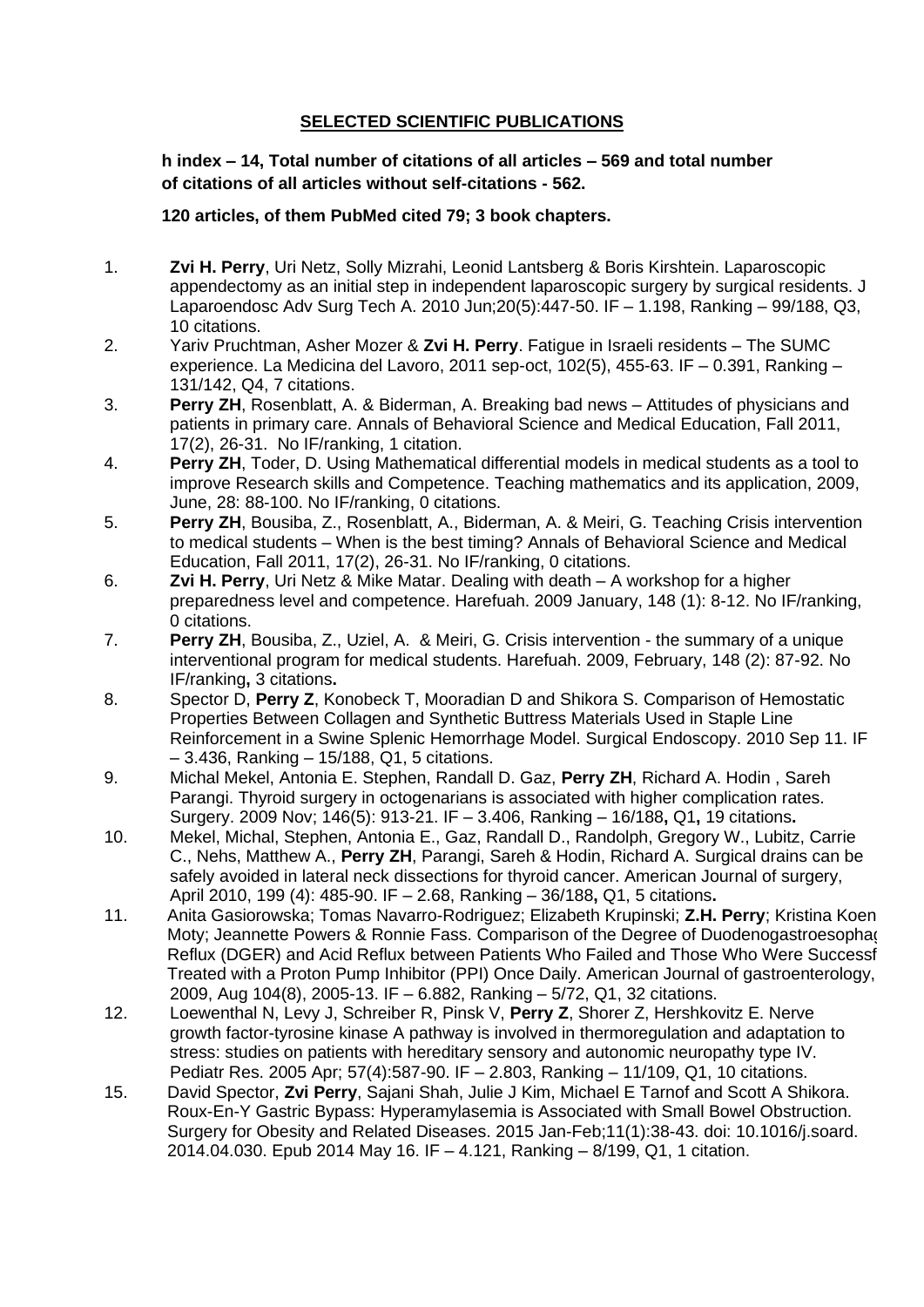- 16. Michael J. Bayme, Alex Geftler, Uri Netz, Boris Kirshtein, Yair Glazer, Shahar Atias and **Zvi Perry**. The Perils of Complementary Alternative Medicine. Rambam Maimonides Medical Journal, 7/2014, 5(3), 1-6. No IF/ranking, 0 citations.
- 17. Amalia Levy, Aricha-Tamir Barak, Lily Neumann and **Zvi Perry**. Computer-based learning The use of SPSS statistical program for improving bio-statistical competence in medical students. Journal of Biomedical Education 2014, [http://dx.doi.org/10.1155/2014/298140.](http://dx.doi.org/10.1155/2014/298140) No IF/ranking, 0 citations.
- 18. **Zvi H. Perry**, Yair Glazer, Nadav Teich, Shahar Atias, Michael Rivin, Solly Mizrahi and Eliezer Avinoh. Why do patients who underwent Laparoscopic Adjustable Gastric Banding Surgery, decide to remove their band, a Retrospective Cohort Study. Journal of Obesity and Bariatrics, December 2015, Vol 2(2): 5. No IF/ranking, 0 citations.
- 19. **Zvi H. Perry**, Uri Netz, Solly Mizrahi, Shahar Atias, Leonid Lantsberg & Boris Kirshtein. Does time till surgery affects the outcomes of uncomplicated acute appendicitis? Clinics in Surgery (accepted for publication). No IF/ranking, 0 citations.
- 20. **Zvi H. Perry**, Jonathan Drew, Uri Netz, Udit Gibor, Solly Mizrahi, Shahar Atias and Boris Kirshtein. The case of Enterobius vermicularis as a cause for acute appendicitis. Journal of Gastroenterology and Hepatobiliary Disorders (accepted for publication). No IF/ranking, 0 citations.
- 21. Netz U, **Perry Z**, Mizrahi S, Kirshtein B, Czeiger D, Sebbag G, Reshef A, Douvdevani A. [Cell-free deoxyribonucleic acid as a prognostic marker of bowel ischemia in patients with](https://www.ncbi.nlm.nih.gov/pubmed/28797546)  [small bowel obstruction.](https://www.ncbi.nlm.nih.gov/pubmed/28797546) Surgery. 2017 Aug 7. pii: S0039-6060(17)30434-8. doi: 10.1016/ j.surg. 2017.06.015. [Epub ahead of print]. IF – 3.406, Ranking – 16/188**,** Q1.
- 22. Maor Lewis, Uri Netz, Solly Mizrahi, Eliezer Avinoah, Doron Gal & **Zvi H. Perry**. Do male patients benefit from laparoscopic adjustable gastric banding more than female patients? A retrospective cohort study. Obesity Surgery. IF – 3.947
- 23. Uri Greenbaum, Itai Levi, Odelia Madmoni, Yotam Lior, Kayed Al-Athamen, **Zvi Howard Perry**, Lev Hatzkelzon & George Shubinsky. The prognostic significance of bone marrow involvement in diffuse large B cell lymphoma according to the flow cytometry. Leukemia & Lymphoma, April 2019, 1-6, DOI: [10.1080/10428194.2019. 1587755.](https://doi.org/10.1080/10428194.2019.1587755) IF 2.7, Ranking - 138/239, Q3, CI 0.
- 24. Shahar Atias, Yair Glazer, Uri Netz, Solly Mizrahi, Eliezer Avinoach and **Zvi Perry**. "Long Term Maintenance of Gastric Band even with replacement improves outcomes". (Accepted for publication). [Bariatric Surgical Patient Care,](https://www.scimagojr.com/journalsearch.php?q=21100829265&tip=sid&clean=0) SJR – 0.98, Q3, CI 0.
- 25. Nasser Sakran, Asnat Raziel, **Zvi Perry**, Amir Szold, Kamal Mahawar, David Goitein and Scott A. Shikora. Our experience with 2470 Laparoscopic Sleeve Gastrectomies calibrated with a 32-34 Fr bougie. 2020 Mar;44(3):849-854. IF 2.77, JR ranking 56/203, Q2, CI 0.
- 26. **Perry <sup>Z</sup>**, Zioni T, Netz U, Avital I, Atias S, Chorny <sup>A</sup> and Kirshtein B. A comparison of oneand two-stage laparoscopic sleeve gastrectomy following failed laparoscopic adjustable gastric banding using the BAROS score. Accepted to Obes Surg. 2021. (2020) IF 4.129, JR 41/211, Q1, CI 0.

**Professional Licensing**

| May 2005         | <b>Psychology License</b>        | # 27-8343 |
|------------------|----------------------------------|-----------|
| <b>June 2007</b> | <b>Medical License</b>           | #1-81611  |
| November 2015    | <b>General Surgery specialty</b> | #32709    |

#### **Languages**

**Hebrew** - Mother Tongue | **English** – Fluent | **Arabic** – High level | **French** – Medium level